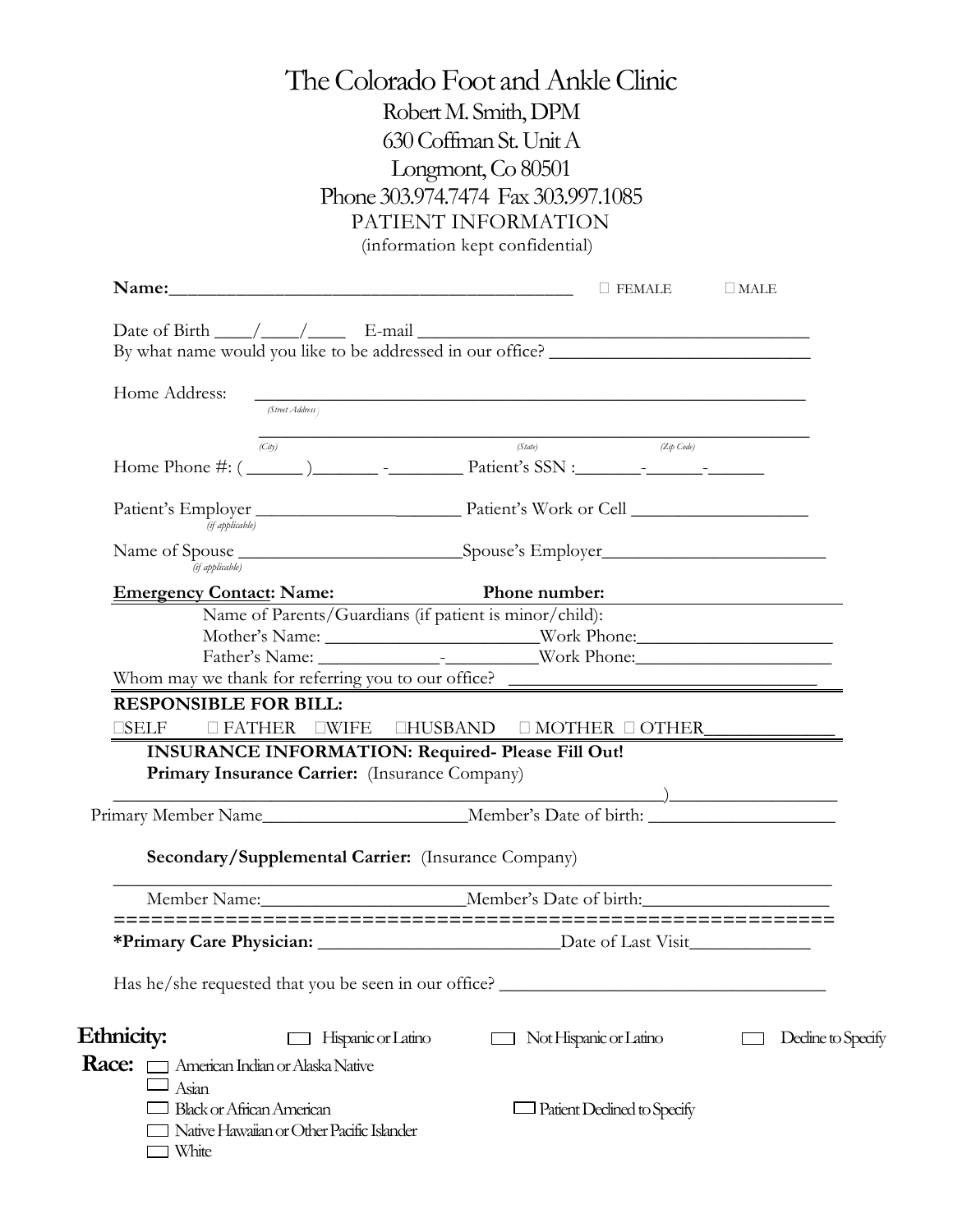### MEDICAL INFORMATION (CONFIDENTIAL)

| Patient Name:                                                                                                                                                                                                                                                                                |                                                                                                                   | Age                                                                                                                                                                        |        |                                                                                                                                   |  |  |
|----------------------------------------------------------------------------------------------------------------------------------------------------------------------------------------------------------------------------------------------------------------------------------------------|-------------------------------------------------------------------------------------------------------------------|----------------------------------------------------------------------------------------------------------------------------------------------------------------------------|--------|-----------------------------------------------------------------------------------------------------------------------------------|--|--|
|                                                                                                                                                                                                                                                                                              |                                                                                                                   |                                                                                                                                                                            |        |                                                                                                                                   |  |  |
|                                                                                                                                                                                                                                                                                              |                                                                                                                   |                                                                                                                                                                            |        |                                                                                                                                   |  |  |
|                                                                                                                                                                                                                                                                                              |                                                                                                                   |                                                                                                                                                                            |        |                                                                                                                                   |  |  |
|                                                                                                                                                                                                                                                                                              |                                                                                                                   |                                                                                                                                                                            |        |                                                                                                                                   |  |  |
| How intense would you rate your pain? (please circle) 1 2 3 4 5 6 7 8 9<br>10                                                                                                                                                                                                                |                                                                                                                   |                                                                                                                                                                            |        |                                                                                                                                   |  |  |
|                                                                                                                                                                                                                                                                                              |                                                                                                                   |                                                                                                                                                                            |        |                                                                                                                                   |  |  |
| What makes it feel better?                                                                                                                                                                                                                                                                   |                                                                                                                   |                                                                                                                                                                            |        |                                                                                                                                   |  |  |
| What treatments have you had or tried yourself?__________________________________                                                                                                                                                                                                            |                                                                                                                   |                                                                                                                                                                            |        |                                                                                                                                   |  |  |
| <b>MEDICAL HISTORY:</b> Do you have a history of any of the following?<br>Diabetes<br>__Heart Disease<br>__Rheumatic fever<br>-High Blood Pressure<br>Gout<br>__Stroke<br>__Seizures<br>$\frac{\text{Cancer(type?)}}{\text{Cancer(type.)}}$<br>__Arthritis -____Rheumatoid ___Osteoarthritis |                                                                                                                   | Stomach ulcers<br>__Hepatitis/Liver problems<br><b>HIV</b> Positive<br>__Kidney disease<br>__Tuberculosis<br>__Keloids<br>__Circulatory problems<br>_Phlebitis/blood clots |        |                                                                                                                                   |  |  |
|                                                                                                                                                                                                                                                                                              |                                                                                                                   |                                                                                                                                                                            |        |                                                                                                                                   |  |  |
| Have you had any of the following conditions recently?<br>Immune system problems<br>Large weight change<br>Frequent sore throat<br>Swollen glands<br>Varicose veins<br>Swelling<br>Neurologic problems                                                                                       | Problems hearing<br>Chest pain<br>Digestive problems _<br>Thyroid problems<br>Back Pain<br>Depression<br>Numbness | Leg cramps<br>Shortness of breath<br>Excessive coughing<br>Neuropathy<br>Skin rashes<br>Joint pain/stiffness<br>Frequent anxiety<br>Currently pregnant                     | Anemia | <b>Excessive fatigue</b><br>Frequent headaches<br>Frequent urination<br>Frequent thirst<br>Muscle weakness<br>Psychiatric history |  |  |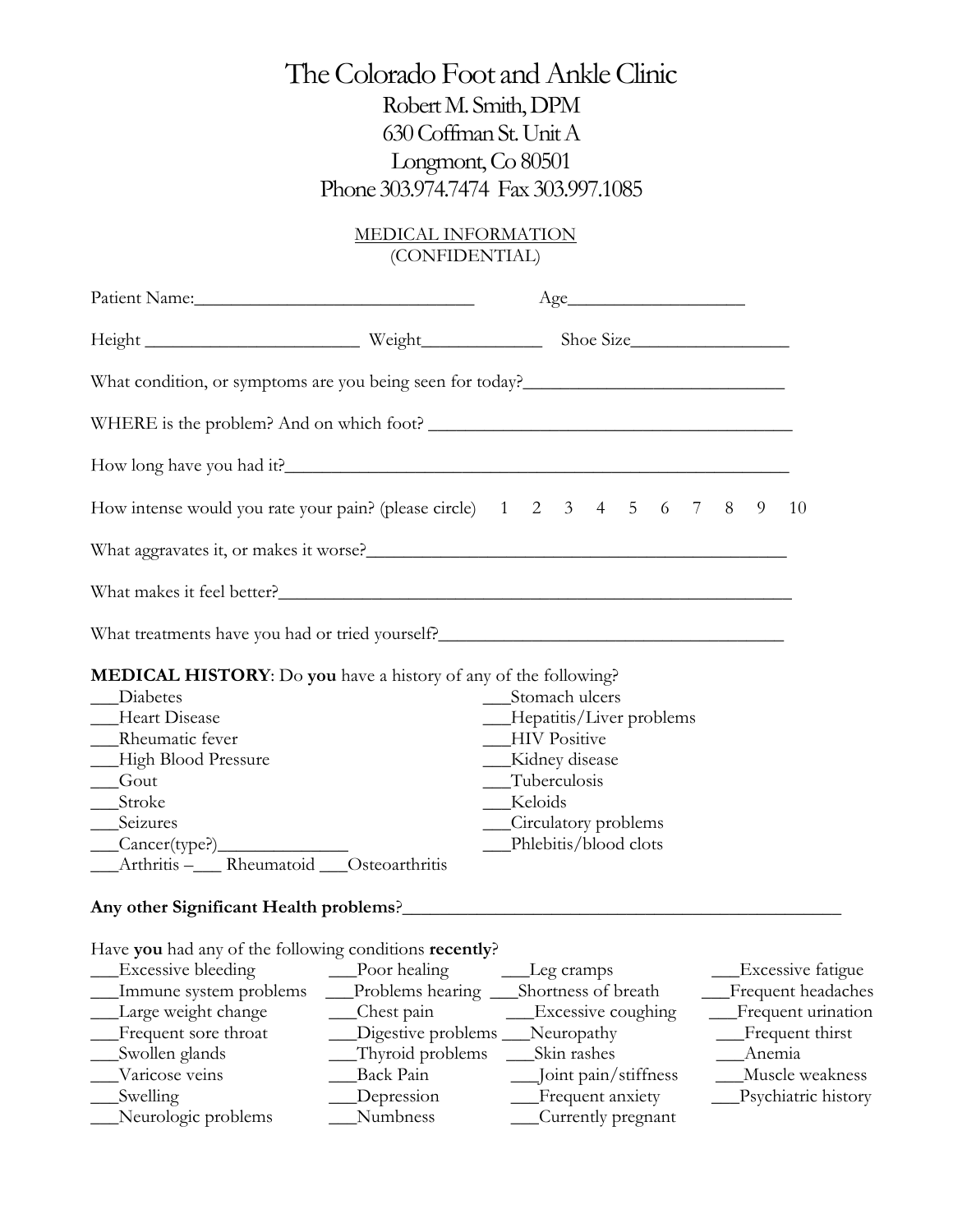| List any previous significant <b>injuries</b> and dates (broken bones, sprains, etc.) |
|---------------------------------------------------------------------------------------|
| Other problems or conditions not listed above:                                        |
|                                                                                       |
| Date of last visit with them?<br><b>SURGERY:</b>                                      |

PLEASE LIST ANY PREVIOUS SURGERIES AND DATES:

### **PLEASE LIST ALL ENVIRONMENTAL, FOOD AND DRUG ALLERGIES BELOW**

| <b>ALLERGY</b> | <b>LOCATION</b> | <b>REACTION</b> | <b>SEVERITY</b>                  |
|----------------|-----------------|-----------------|----------------------------------|
|                |                 |                 | (include approximate start date) |
|                |                 |                 |                                  |
|                |                 |                 |                                  |
|                |                 |                 |                                  |
|                |                 |                 |                                  |
|                |                 |                 |                                  |
|                |                 |                 |                                  |
|                |                 |                 |                                  |
|                |                 |                 |                                  |
|                |                 |                 |                                  |
|                |                 |                 |                                  |
|                |                 |                 |                                  |
|                |                 |                 |                                  |
|                |                 |                 |                                  |
|                |                 |                 |                                  |
|                |                 |                 |                                  |

# **Or check here if you have no known drug allergies**

#### **SOCIAL HISTORY**

| Exercise, Sports, or Recreational Activities |         |                  |           |          |          |          |         |
|----------------------------------------------|---------|------------------|-----------|----------|----------|----------|---------|
| How many times per week?                     |         |                  |           |          |          |          |         |
| Marital Status: Single                       | Married |                  | Separated |          | Divorced |          | Widowed |
|                                              |         |                  |           |          |          |          |         |
| Use of Alcohol:                              | Never   | Occasional       |           | Moderate |          |          | Daily   |
|                                              |         |                  |           |          |          |          |         |
| Street Drug Use:                             | Never   | Rare             |           | Daily    |          | Previous |         |
|                                              |         |                  |           |          |          |          |         |
| Smoking:                                     | Never   | Former/When quit |           |          |          |          |         |

#### **FAMILY HISTORY**

Please list diseases common to your family including heart disease, diabetes, rheumatoid diseases, arthritis, and genetic problems.

| $\sim$<br>____<br>Grandparents: |  |
|---------------------------------|--|
| Father:                         |  |
| Mother:                         |  |
| Siblings:                       |  |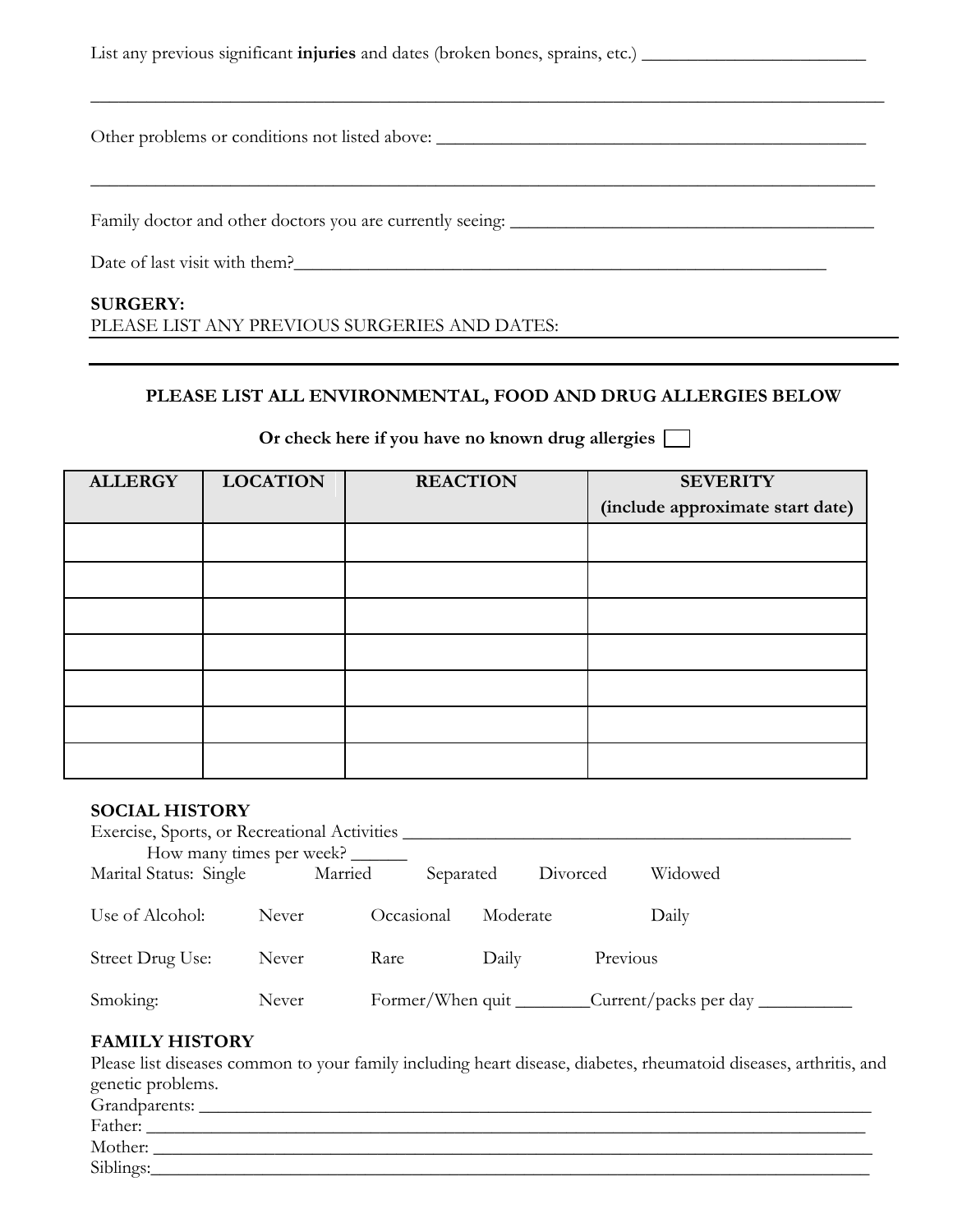### **CURRENT MEDICATIONS:** PLEASE LIST BELOW

| <b>MEDICATION</b> | HOW<br>OFTEN? | <b>STRENGTH</b> | REASON FOR MEDICATION, COMMENT<br>(include approximate start date) |
|-------------------|---------------|-----------------|--------------------------------------------------------------------|
|                   |               |                 |                                                                    |
|                   |               |                 |                                                                    |
|                   |               |                 |                                                                    |
|                   |               |                 |                                                                    |
|                   |               |                 |                                                                    |
|                   |               |                 |                                                                    |
|                   |               |                 |                                                                    |
|                   |               |                 |                                                                    |
|                   |               |                 |                                                                    |
|                   |               |                 |                                                                    |
|                   |               |                 |                                                                    |
|                   |               |                 |                                                                    |
|                   |               |                 |                                                                    |
|                   |               |                 |                                                                    |

 **SUPPLEMENTS: Please list any supplements you are currently taking (including herbal medications):** 

 $\overline{\phantom{a}}$  , and the set of the set of the set of the set of the set of the set of the set of the set of the set of the set of the set of the set of the set of the set of the set of the set of the set of the set of the s

 $\overline{\phantom{a}}$  , and the contribution of the contribution of the contribution of the contribution of the contribution of the contribution of the contribution of the contribution of the contribution of the contribution of the

\_\_\_\_\_\_\_\_\_\_\_\_\_\_\_\_\_\_\_\_\_ \_\_\_\_\_\_\_\_\_\_\_\_\_\_\_\_\_\_\_\_\_\_\_\_\_\_\_\_\_\_ \_\_\_\_\_\_\_\_\_\_\_\_\_\_\_\_\_\_\_\_\_\_\_\_\_\_\_\_\_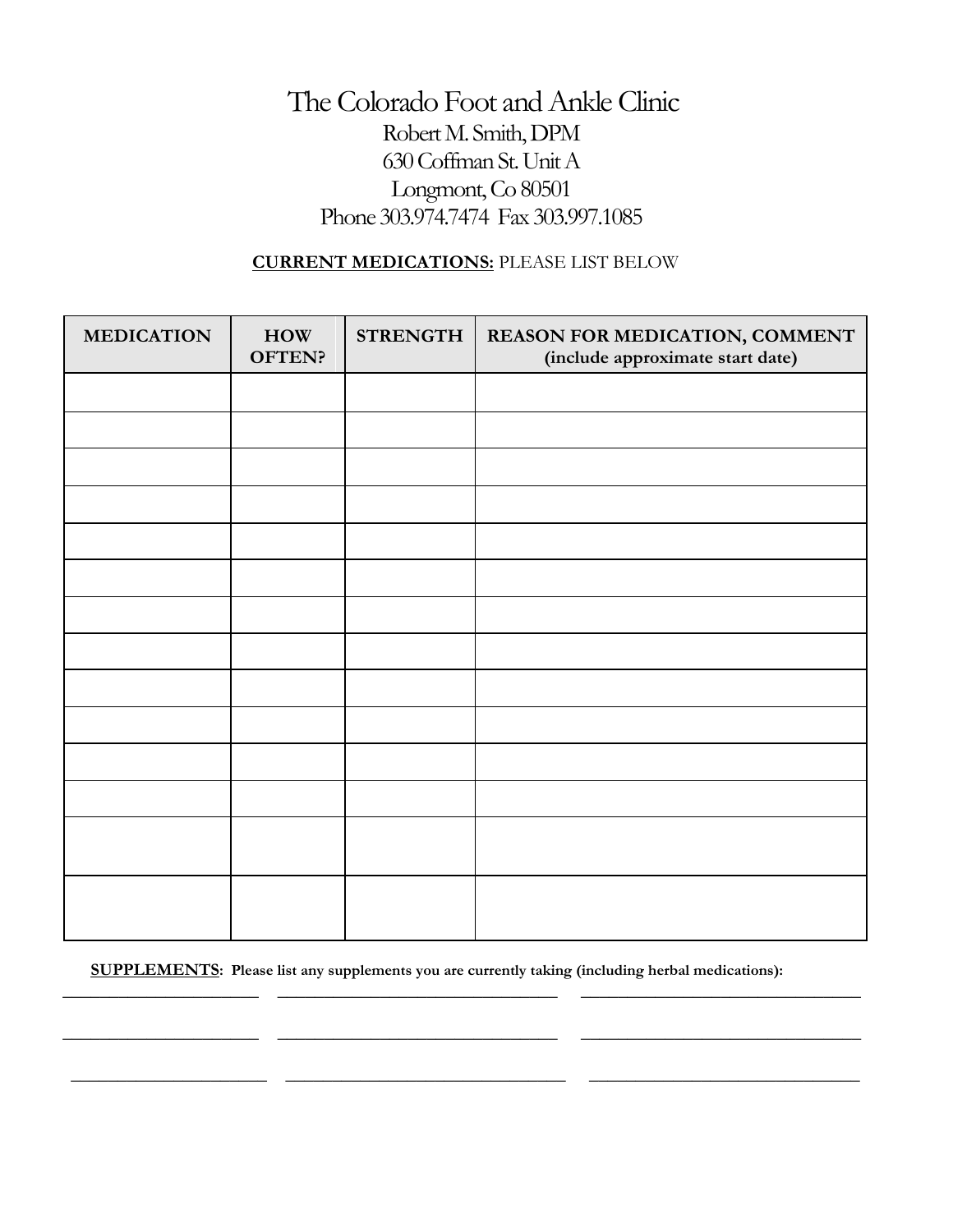# **FINANCIAL POLICY**

We welcome you to our practice and are glad you have chosen us for your care. Please understand that our credit and financial policies are a necessary part of the medical business to maintain the vital health care service for our patients.

Payment for services is due at the time the services are rendered. We accept most major private insurers and Medicare. If you have questions regarding this please ask. We accept Cash, Checks, Mastercard, Visa, American Express and Discover. The only exception to this policy is if you are a member of certain managed care insurance companies with whom our office has a participation agreement (please ask our office staff whether your insurance is included in these) or if previous written arrangements have been made with our office staff. Returned checks will incur a \$25 service charge.

**PLEASE NOTE: We do NOT accept MedicCAID as a primary carrier, and will only accept Medicaid as a secondary**  carrier to MediCARE. As a courtesy to our patients, if you have provided us with all appropriate insurance information, our billing service will contact supplemental plans for deductible amounts or co-insurance amounts, however, we will not bill to secondary plans for co-pay amounts less than \$25.00.

**Each patient is responsible for initiating and securing REFERRALS from his/her Primary Care Physician (if required) by your specific insurance policy. This authorization by the patient's Primary Care Physician must be completed prior to the appointment date.** If the authorization has not been secured in advance, it may be necessary that the patient sign a waiver form, accepting responsibility for all charges incurred on that day's visit **or** patient may choose to reschedule appointment. **Please keep us updated on all aspects of your insurance information. Please have insurance card available with you at every office visit, as we may ask to copy it at any given time.**

**Please be aware of any deductible you may have with your insurance company. Although we accept your insurance, some plans have yearly deductibles, and you may ultimately be responsible for charges if you have not met your plans deductible. We will make every effort to bill applicable insurers, but please be aware that we are not responsible for deductibles or coverage related to your policy specifics.**

If unusual circumstances should make it impossible for you to meet our credit terms, we make every effort to help with a payment plan or financing. Contact us to avoid misunderstandings, and enable you to keep your account in good standing. Except when previous credit arrangements have been made, accounts which are 60 days past due may be referred to a collection agency.

Please feel free to contact our office or billing agency any insurance problems or questions. Our office staff would be happy to assist you. Thank you for your cooperation.

### **I agree to notify you of any changes in my health status or insurance information.**

I understand and agree (regardless of my insurance status) that I am responsible for the balance on my account for any professional services rendered. I have read all the information on each page. I certify that this information is correct to the best of my knowledge.

*Patient's Name (or Parent or Guardian) Date*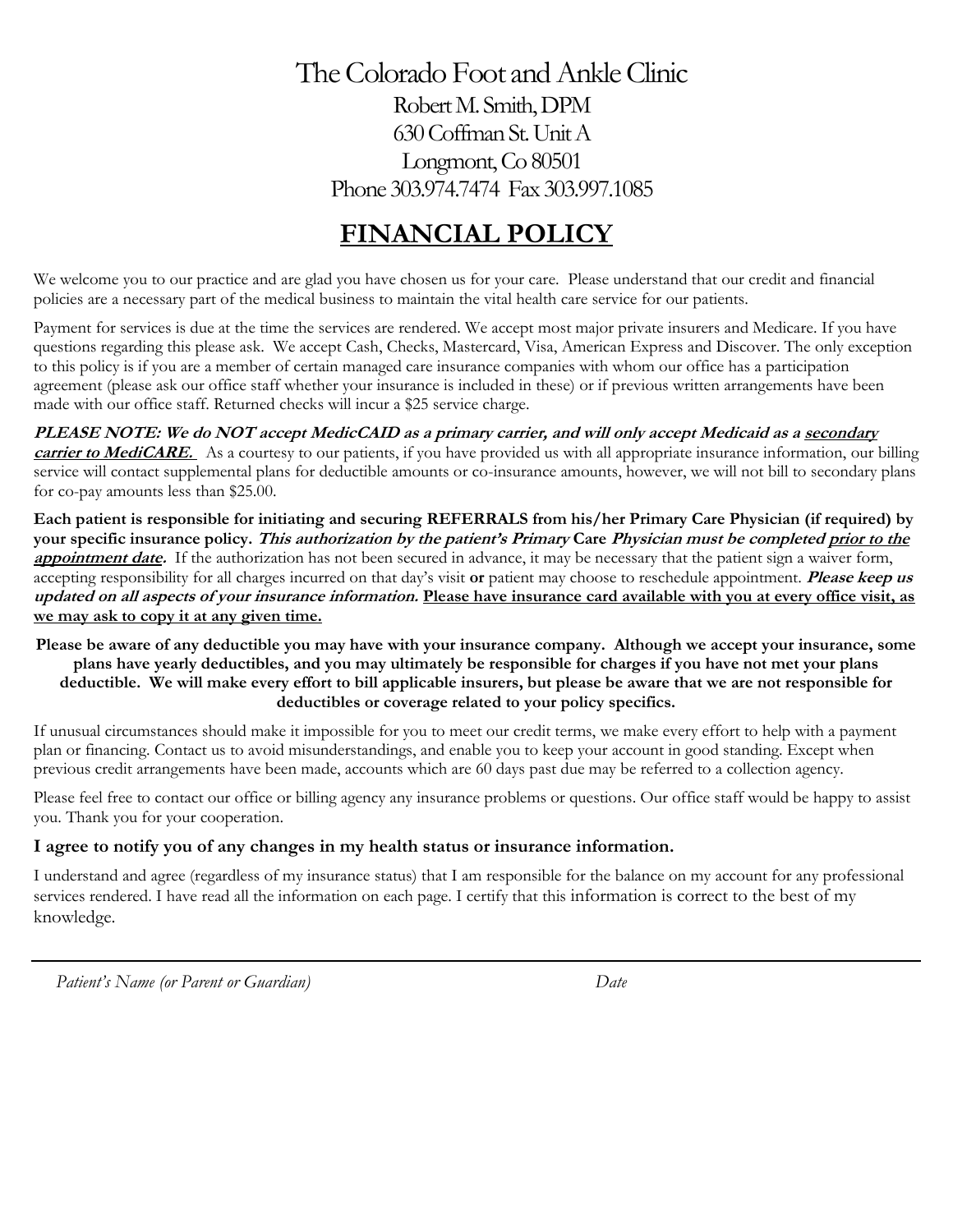### THE COLORADO FOOT AND ANKLE CLINIC, (ROBERT M.SMITH DPM, PC) **PATIENT CONSENT FOR USE AND DISCLOSURE OF PROTECTED HEALTH INFORMATION** I hereby give my consent for THE COLORADO FOOT AND ANKLE CLINIC, (ROBERT M.SMITH DPM, PC) to use and disclose protected health information (PHI) about me to carry out treatment, payment and healthcare operations (TPO). (DBA The Colorado foot and ankle Center, Notice of Privacy Practices provides a more complete description of such uses and disclosures.) I have the right to review the Notice of Privacy Practices prior to signing this consent. THE COLORADO FOOT AND ANKLE CLINIC (ROBERT M.SMITH DPM, PC) reserves the right to revise the Notice of Privacy Practices at anytime. A revised Notice of Privacy Practices may be obtained by forwarding a written request to THE COLORADO FOOT AND ANKLE CLINIC Privacy Officer at 14391 W. 2nd Pl, Golden, CO 80401.

With this consent, The Colorado foot and ankle clinic, Robert M. Smith DPM, PC, may call my home or other alternative location and leave a message on voice mail or in person in reference to any items that assist the practice in carrying out TPO, such as appointment reminders, insurance items and any call pertaining to my clinical care, including laboratory results among others.

With this consent The Colorado foot and ankle clinic, Robert M. Smith DPM, PC may mail to my home or other alternative location any items that assist the practice in carrying out TPO, such as appointment reminder cards and patient statements as long as they are marked Personal and Confidential. With this consent The Colorado foot and ankle clinic, Robert M. Smith DPM, PC may e-mail to my home or other alternative location any items that assist the practice in carrying out TPO, such as appointment reminder cards and patient statements. I have the right to request that The Colorado foot and ankle clinic, Robert M. Smith DPM, PC restrict how it uses my PHI to carry out TPO. However, the practice is not required to agree to my requested restriction, but if it does, it is bound by this agreement. By signing this form, I am consenting to The Colorado foot and ankle clinic, Robert M. Smith DPM, PC use and disclosure of my PHI to carry out TPO.

I may revoke my consent in writing except to the extent that the practice has already made disclosures in reliance upon my prior consent. If I do not sign this consent, or later revoke it, The Colorado foot and ankle clinic, Robert M. Smith DPM, PC may decline to provide treatment to me.

\_\_\_\_\_\_\_\_\_\_\_\_\_\_\_\_\_\_\_\_\_\_\_\_\_\_\_\_\_\_\_\_\_\_\_\_\_\_\_\_\_\_\_ \_\_\_\_\_\_\_\_\_\_\_\_\_\_\_\_\_\_\_\_\_\_

Signature of Patient or Legal Guardian Date

Patient's Name

Print Name of Legal Guardian (if applicable)

\_\_\_\_\_\_\_\_\_\_\_\_\_\_\_\_\_\_\_\_\_\_\_\_\_\_\_\_\_\_\_\_\_\_\_\_\_\_\_\_\_\_\_

\_\_\_\_\_\_\_\_\_\_\_\_\_\_\_\_\_\_\_\_\_\_\_\_\_\_\_\_\_\_\_\_\_\_\_\_\_\_\_\_\_\_\_